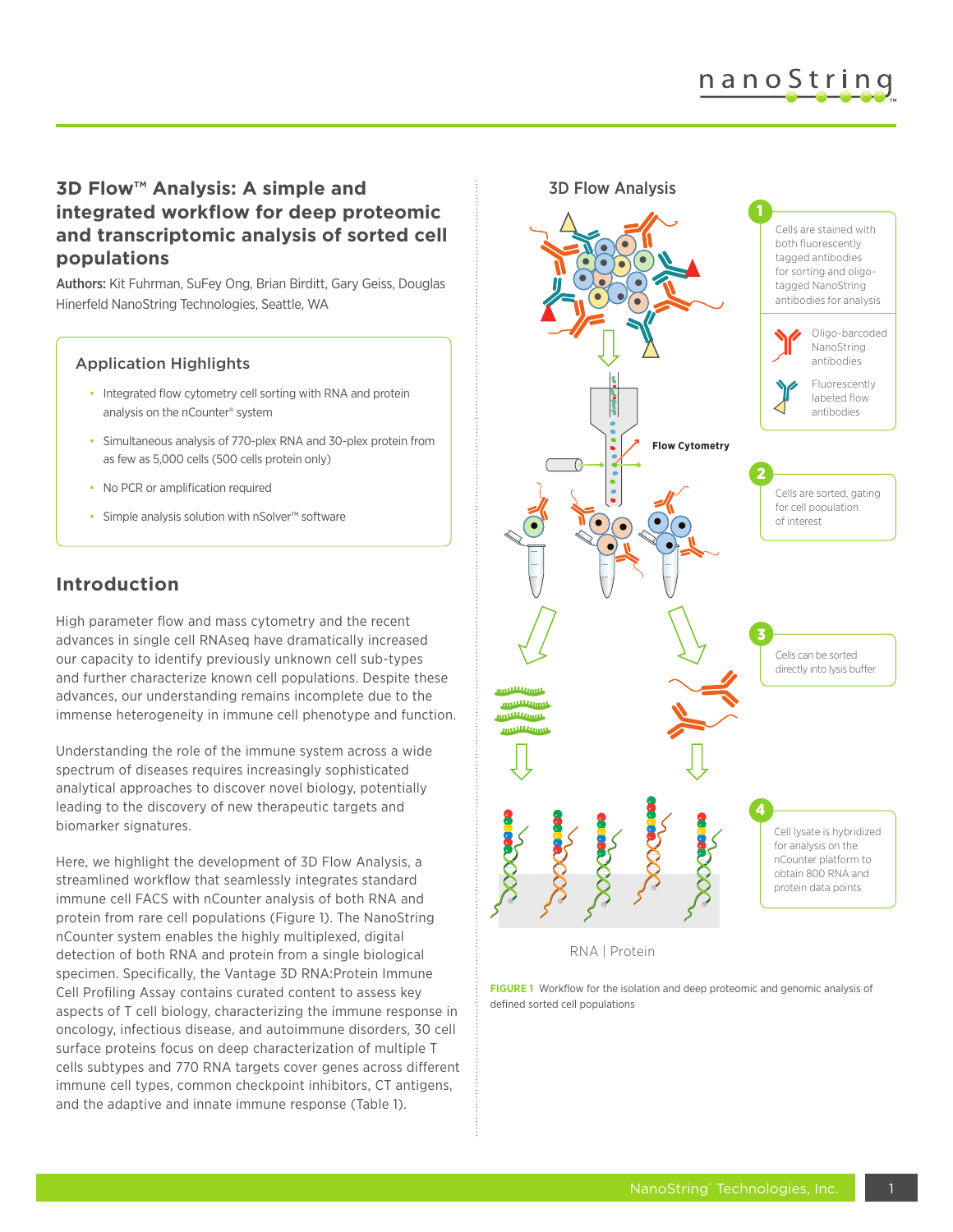#### **3D Flow Analysis**

As an example of 3D Flow Analysis, PBMC were co-stained with fluorophore-labeled antibodies for flow cytometry sorting and 30 DNA-barcoded NanoString antibodies using the Vantage 3D RNA:Protein Immune Cell Profiling Assay. Live CD3+ and CD4+ T cells were isolated for RNA:Protein analysis. To achieve optimal results, fluorophore-conjugated antibodies for cell sorting were selected to minimize competition or cross-blocking activity against the NanoString antibodies. To facilitate selection of flow cytometry sorting antibodies that are compatible with NanoString oligo-tagged antibodies, NanoString has tested predefined BioLegend antibody panels that minimize interactions (Table 2). These flow cytometry panels are designed to be used in cytometers equipped with blue and red lasers, or blue, green, yellow-green, red laser combination. These panels also leave the PE channel empty, to accommodate additional, user-defined antibodies conjugated to that fluorophore.

Flow cytometry is often used to analyze cells that are a small fraction of the sorting sample input. In this experiment, isolated CD4+ cells were directly sorted into lysis buffer and analyzed on the nCounter system, which requires no molecular biology, such as RNA purification or downstream sequencing library construction. This workflow enables simplified downstream sample handling and ensures minimal post-sort cell loss. To demonstrate the capabilities of 3D Flow Analysis in profiling rare cell populations, the number of CD4+ cells were titrated to determine the sensitivity of the workflow (Figure 2). Quantitative protein data was obtained with as few as 500 cells, showing high correlation to data obtained from 5,000 cells.

To obtain, RNA and protein data from a single sorted population, 5,000 stimulated and unstimulated CD3+ T cells were sorted, lysed and analyzed using the Vantage 3D RNA:Protein Immune Cell Profiling Assay. The volcano plot reveals both genes and proteins whose expression is altered by stimulation with CD3 and CD28 (Figure 3). The data was analyzed with nSolver software, allowing a workflow that moves from heterogenous sample, to data on pure cell populations in only 2 days.

The work described here demonstrates the ability of 3D Flow Analysis to provide a comprehensive solution for deep profiling of unique immune cell populations. 3D Flow Analysis seamlessly integrates with current flow sorting protocols to enable collection of high parameter, multi-omic data with minimal modifications to current FACS workflows. The ability to obtain quantitative data from minimal cell numbers allows new questions to be addressed and provides a unique solution for deep interrogation of precious cells of interest.



**FIGURE 2** Correlation of the expression of 30 protein markers in CD4+ T cells across different cell inputs (500 vs. 5,000). Values on X and Y axis are normalized digital NanoString counts



**FIGURE 3** Volcano plot showing stimulation induced changes in protein and gene expression from 5,000 CD3+ cells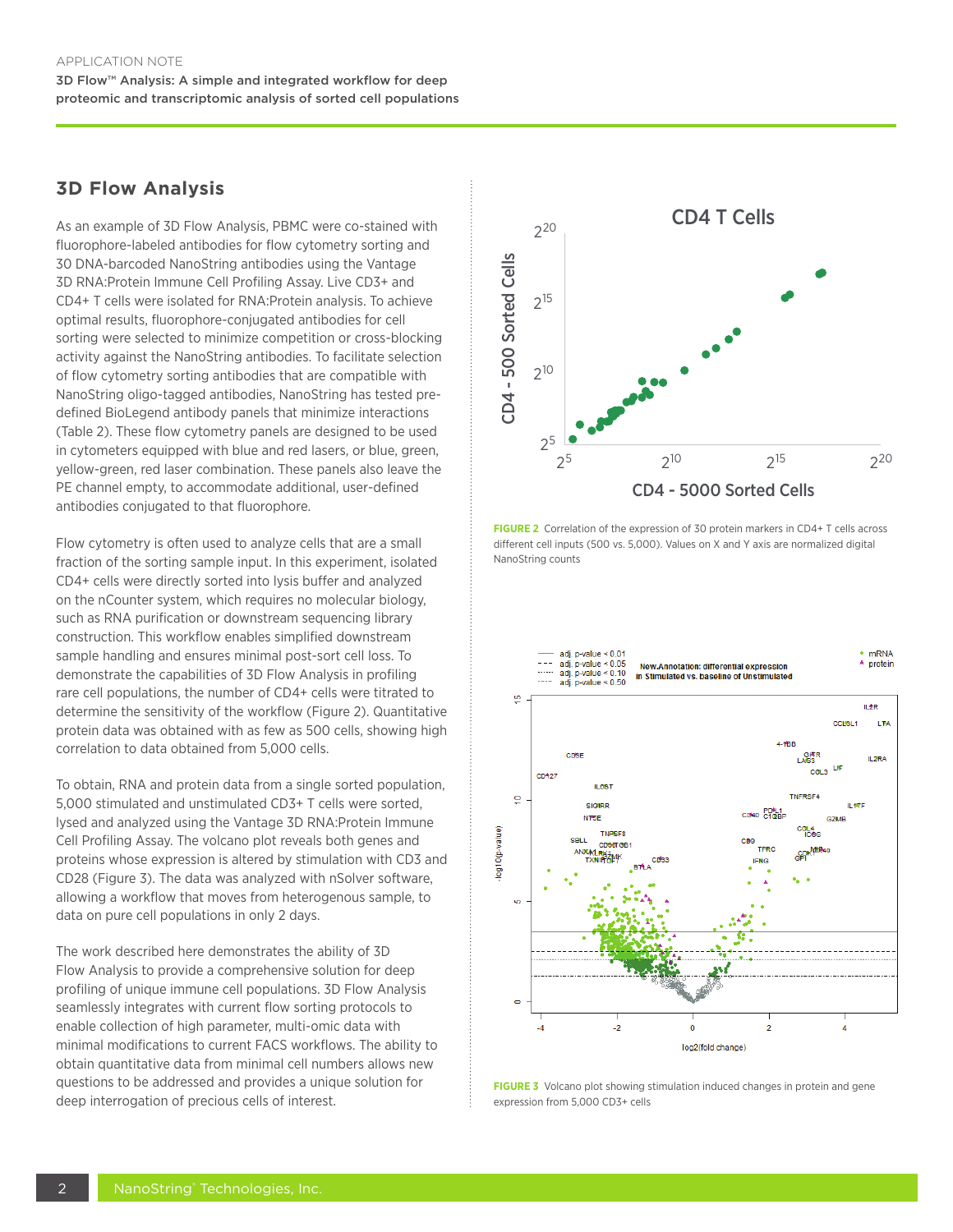#### 3D Flow™ Analysis: A simple and integrated workflow for deep proteomic and transcriptomic analysis of sorted cell populations

| <b>Biological question (What)</b>  | Insight (Why)                                                                                                                                              | <b>Markers (How)</b>                                                                                                  |  |
|------------------------------------|------------------------------------------------------------------------------------------------------------------------------------------------------------|-----------------------------------------------------------------------------------------------------------------------|--|
| Elucidate T cell biology           | Deeply analyze extracellular markers across T cell<br>$\bullet$<br>subtypes<br>Characterize different T cell populations<br>$\bullet$                      | 4-1BB, BTLA, CD27, CD28, CD3, CD40,<br>CD40L, CD45RO, CD8, CTLA-4, GITR, ICOS,<br>IL2RA, NT5E, OX40, PD-1, PD-L1, CD4 |  |
| Quantify T cell activation         | Profile the reactivity of specific T cell populations<br>$\bullet$<br>Analyze levels of activation with T cell specific<br>$\bullet$<br>activation markers | 4-1BB, CD27, CD28, CD40, CD40L, CD45RO,<br>CD8, ICOS, IL2RA, KIR3DL1, OX40                                            |  |
| Characterize T cell inhibition     | Measure immune checkpoints and exhaustion markers<br>$\bullet$<br>on T cells<br>Relative expression of inhibition/activation markers<br>$\bullet$          | CTLA-4, PD-1, PD-L1, PD-L2, NT5E, BTLA,<br>GITR                                                                       |  |
| Analyze immune cell<br>populations | • No sort is perfect-quantify the presence of a wide<br>variety of possible contaminating cells                                                            | CD127, CD14, CD163, CD33, CD3, CD68,<br>HLA-DRA, NCAM, NKP46, KIR3DL1                                                 |  |
| Verify with internal controls      | • Check data quality- ensure immune content is present<br>and consistent across samples<br>Immune cell population level information<br>$\bullet$           | CD3, CD4, CD8, CD9, CD45                                                                                              |  |

**TABLE 1** Protein targets in the Vantage 3D RNA:Protein Immune Cell Profiling Assay

## **Ordering Information**

| <b>Product</b>                                                        | <b>Product Description</b>                                                                             | <b>Catalog number</b>         |
|-----------------------------------------------------------------------|--------------------------------------------------------------------------------------------------------|-------------------------------|
| BioLegend: Human CD4 Treg                                             | Flow cytometry antibody panel to sort human regulatory T cells                                         | BioLegend -                   |
| Surface ID Panel                                                      | Contains: anti-CD127, anti-CD25, anti-CD3, anti-CD4 and live/dead stain                                | 362251                        |
| BioLegend: Human Activated                                            | Flow cytometry antibody panel to sort activated human CD8+ T cells                                     | BioLegend -                   |
| CD8 T Cell ID Panel                                                   | Contains: anti-CD25, anti-CD3, anti-CD8a, anti-CD45RO and live/dead stain                              | 362252                        |
| NanoString: Vantage 3D<br>RNA: Protein Immune Cell<br>Profiling Assay | 770 immune focused mRNA and 30 extracellular proteins to profile immune<br>cells with 3D Flow Analysis | NanoString -<br>VRPC-HIPS2-12 |

**TABLE 2** Description and ordering information on the products referenced